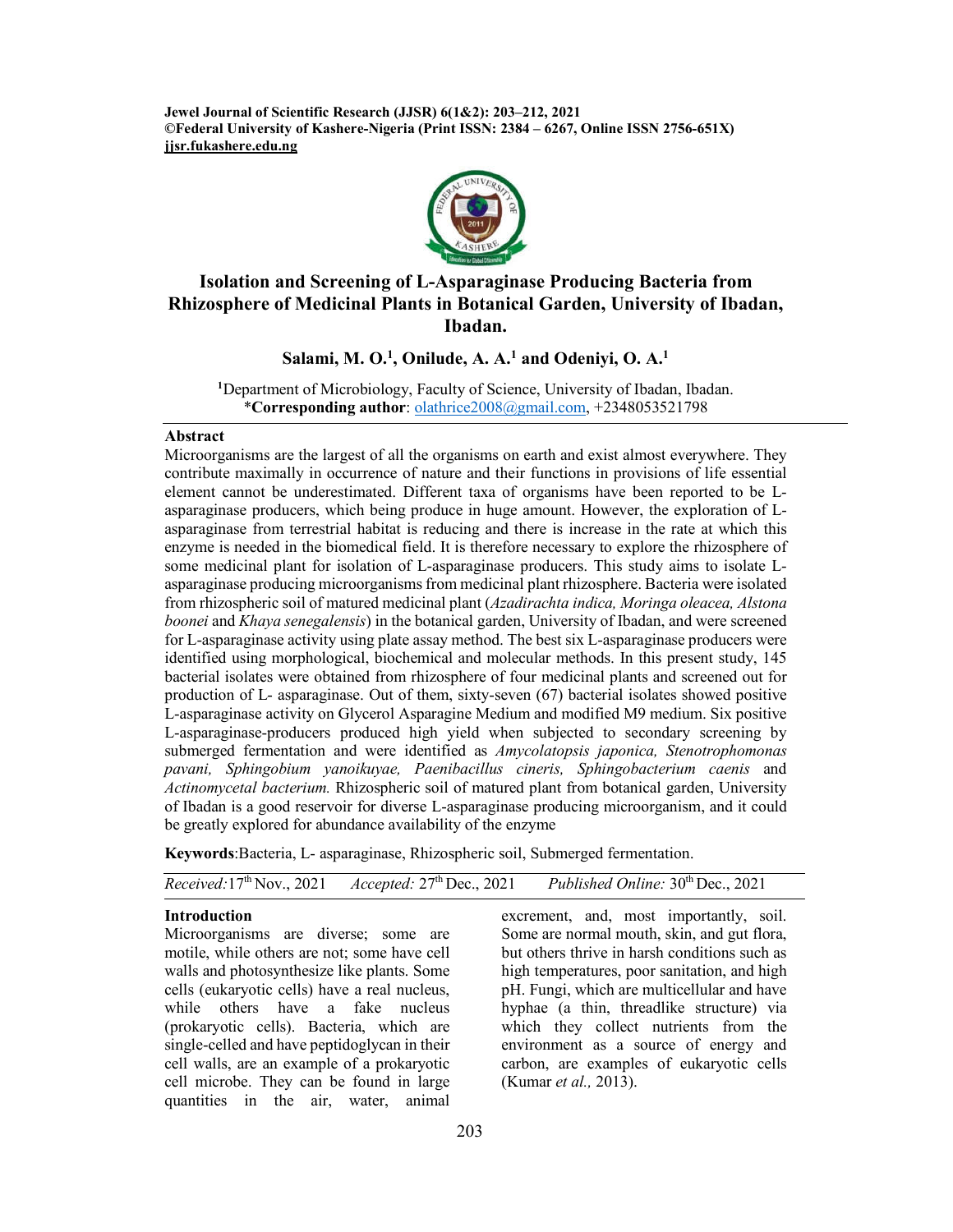The importance of microorganisms cannot be overemphasized as they are widely spread in nature. They are the largest of all the organisms on earth and exist almost everywhere. They contribute maximally to the occurrence of nature and their functions in provisions of life-essential elements cannot be underestimated (Yang *et al*., 2020). Microbial metabolism yields a lot of metabolites that could be active within the milieu of production or utilizable externally as a value-added product, different bioactive compounds that are therapeutically important have been found to be produced by microorganisms from the soil, such as antibiotics, bio-pesticides and enzymes (Nikel, 2016).

Enzymes are referred to as proteins or biomolecules which speed up chemical reactions. In these reactions, 'substrate' (the molecules at the beginning of the reaction) is changed into diverse molecules, which are referred to as products. They are more important than vitamins and minerals for general health (Darwesh *et al.,* 2020). They occur naturally and are been produced by living organisms and functions as biochemical catalyst. Recently, in the medical field, different enzyme has been given much attention as they are being used as drugs, L-asparaginase is one of these enzymes and is widely present in nature. Lasparaginase is a hydrolytic enzyme, it functions by breaking down L-asparagine (an amino acid), to L-aspartic acid and ammonia, these changes cannot be reversible physiologically (Qeshmi *et al.,* 2018).

L-asparaginase is a key enzyme in the pharmaceutical, biosensor, and food industries, with anticarcinogenic potential in the treatment of acute lymphoblastic leukemia, lymphomas, and other malignancies. By exploiting weaknesses in metabolic pathways and catalyzing the degradation of L-asparagine into L-aspartic acid and ammonia, L-asparaginase specifically targets the metabolism of cancer cells, inducing nutritional starvation and cancer cell death (Radha *et al*., 2018) and in reduction of formation of acrylamide (a carcinogenic compound) in fried carbohydrate food (Ushakiranmayi *et al.,* 2017).

Various species of organisms have been identified as L-asparaginase producers, producing large amounts of the enzyme (Sarika and Naveen, 2019). Microbial source L-asparaginase is gaining popularity since it is simple to handle, easy to create in large quantities by submerged fermentation, genetically modifiable, and less timeconsuming and environmentally beneficial to produce (Sarika and Naveen, 2019). Bacteria, for example, are a diverse category of bacteria. This enzyme has been found in yeast, filamentous fungus, and actinomycetes (Qeshmi et al., 2018).<br>Bacteria: *Escherichia coli*, Serratia Bacteria: *Escherichia coli, marcescens, Pseudomonas aeruginosa, Pectobacterium carotovorum, Bacillus circulans, Bacillus* sp. (Shrivastava *et al*., 2012; Subhash *et al*., 2020). Actinomycetes: *Streptomyces albidoflavus,Streptomyces gulbargensis*, *Streptomyces griseus* (Subhash *et al*., 2020). Fungi: *Fusarium* sp., *Aspergillus terreus*, *Aspergillus niger* (Mihooliya *et al.,* 2020) and *Penicillium* sp. (Subhash *et al*., 2020), Cladosporium sp. (Muneer *et al.,* 2020). Yeast: Mucor *hiemalis (*Monica *et al.,* 2013), *Trichoderma viride* (Muneer *et al.,* 2020).

The exploration of L-asparaginase from terrestrial habitats is reducing; however, there is increase in the rate at which this enzyme is needed in the biomedical field. It is therefore necessary to explore the rhizosphere of some medicinal plant for isolation of L-asparaginase producers. This study aims to isolate L-asparaginase producing microorganisms from medicinal plant rhizosphere.

# **Materials and Methods Sample collection and Isolation**

Soil samples were collected from rhizosphere of matured medicinal plant (*Azadirachta indica, Moringa oleacea, Alstona boonei and Khaya senegalensis*), at the depth of 15cm by ethanol and flamed sterilized cutlass, within the botanical garden, University of Ibadan, Nigeria. The sampling point were located in the coordinates 7.457481 and 3.895045 for *Azadirachta indica*,7.457481 and 3.895054 for *Alstona boonei*, 7.457970 and 3.895082 for *Moringa oleacea* and 7.458034 and 3.894965 for *Khaya senegalensis*. The samples were collected in sterile polythene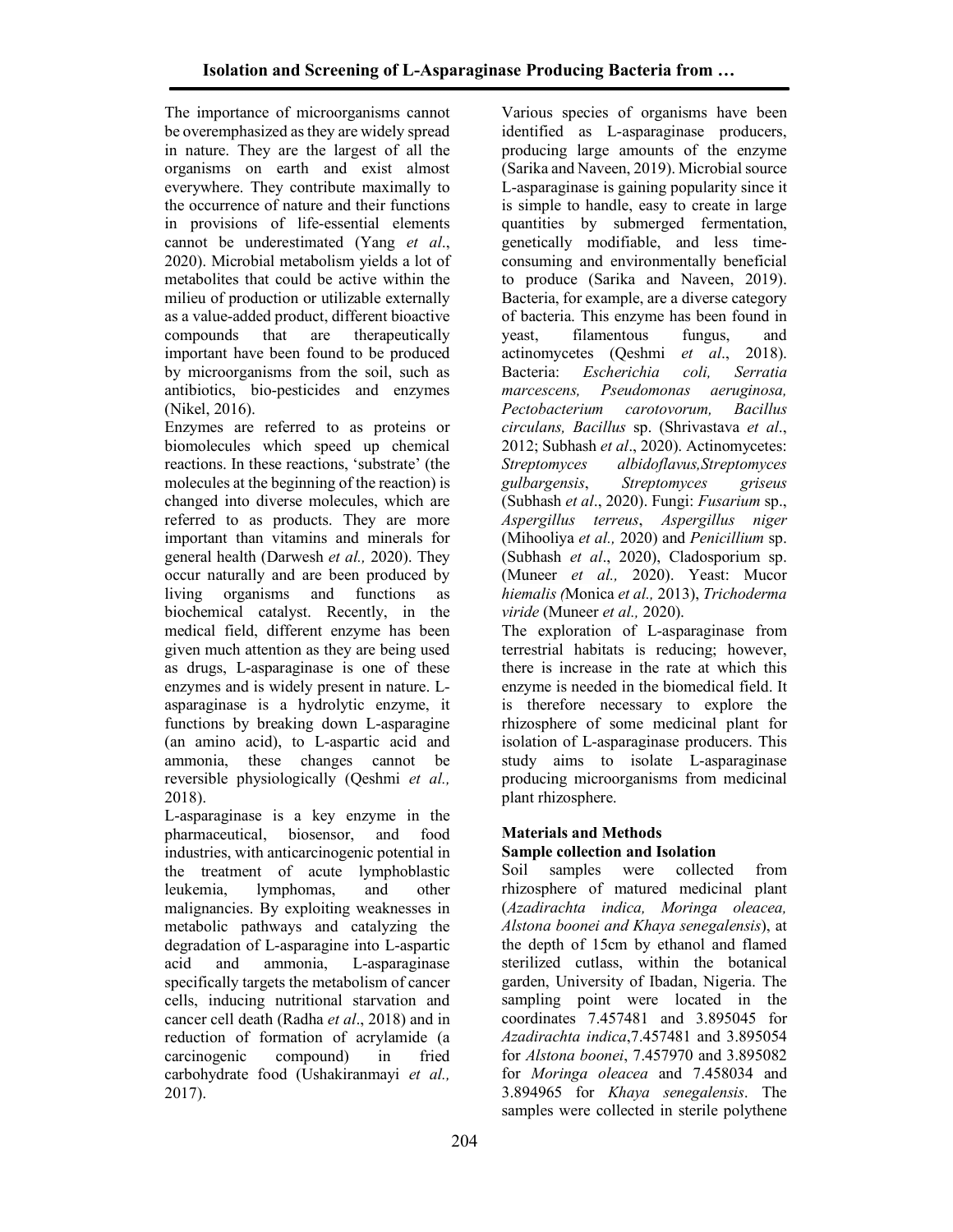bags and brought to the laboratory for further analysis (Alzahrani *et al.*, 2020).

Ten grams of each sample were diluted into 90mL of distilled water to make 6 fold  $(10^{-1},$  $10^{-2}$ ,  $10^{-3}$ ,  $10^{-4}$ ,  $10^{-5}$ , and  $10^{-6}$ ) dilutions, 1 mL of each dilution was measured into a Petri dish separately and 15mL sterile prepared and cooled starch casein agar (NaCl: 0.2g, MgSO<sub>4</sub>.7H<sub>2</sub>O: 0.05g, KNO<sub>3</sub>: 2.0g, Casein: 0.3g, K<sub>2</sub>HPO<sub>4</sub>: 2.0g, CaCO<sub>3</sub>: 0.02g, soluble starch: 10g, FeSO4.7H2O: 0.01g, agar: 15g, distilled water: 1000 mL, pH: 7.0)was poured into the plates in triplicate. This was done for each sample collected; the plates were then inverted and incubated at 27°C for 3 to 5 days. The developed colonies were observed, counted and recorded as log of cells of soil samples (Dhanam and Kannan, 2015). Each distinct pure colony obtained was stocked in the slant and stored at 4°C for further studies (Sanjotha, 2017).

#### **Screening for L-asparaginase producers**

The primary screening to check the ability of the selected colonies to produce Lasparaginase were determined on M9 medium (Na<sub>2</sub>HPO<sub>4</sub>; 6.0g, K<sub>2</sub>HPO<sub>4</sub>; 0.9g, NaCl; 0.5g, L-asparagine; 10g, 1M MgSO4.7H2O; 2mL, 0.1M solution of  $CaCl<sub>2</sub>.3H<sub>2</sub>O$ ; 1mL, 20% glucose stock; 10mL, 0.005% phenol red, pH 6.5) and Glycerol Asparagine Medium (Glycerol; 1%, L- asparagine; 1%, K2HPO4; 0.1%, phenol red; 0.05%, pH; 6.5) both in agar plates and in broth. The plates and tubes were incubated for up to 14 days and daily observations were noted visually. Plates and tubes with change in colour of the medium from yellow to pink were selected as Lasparaginase-producing plates and tubes, and the isolates on them were selected as Lasparaginase producers (Jeyaraj *et al*., 2020).

# **Quantitative screening through submerged fermentation.**

100 mL of Glycerol-asparagine broth in 250mL conical flask was inoculated with  $1.5x\,10^8$  CFU/mL of fresh isolate suspension and incubated in a shaker incubator at 200rpm for 72hours. At the end of the fermentation period, the medium was centrifuged at 10,000rpm for 15 minutes and cell-free supernatant was taken as the crude enzyme (Saxena *et al.,*2015).

# **Determination of the L-asparaginase Activity**

The activity of the produced L-asparaginase enzyme was assessed according to the method of Saxena *et al.,* (2015), in this assay, the rate of hydrolysis of Lasparaginase was determined by measuring the ammonia released during Nessler's reaction. A 0.1mL of crude extract was added to 0.2 mL of 0.05M Tris-HCl buffer (pH 8.6) and 1.7 mL of 0.01M of Lasparagine. The mixture was incubated for 10minutes at 37°C and the reaction was terminated by the addition of 0.5 mL of 1.5M Trichloroacetic acid. The mixture was centrifuged at 10,000rpm for 5 minutes and 0.5mL of the supernatant was added to 7 mL of distilled water and treated with 1 mL of Nessler's reagent. Colour reaction was allowed to develop for 10minutes and the absorbance was read at 480nm with a UV spectrophotometer. The amount of ammonia liberated was determined. One international unit of L-asparaginase enzyme was defined as the amount of enzyme that liberated 1μm of ammonia per minute under the condition of the assay (Saxena *et al.,* 2015).

#### Enzyme activity (IU)

Amount of Ammonia Liberated Incubation time x mL of enzyme used

# **Identification of the selected isolates**

Isolates that showed higher L-asparaginase activity were selected and identified based on morphological (Visual checking of their size, shape, texture, colour and odour) and molecular identification using 16SRNA primer (Feizabadi *et al.,* 2020).

#### **Results**

# **Isolation of Bacterial from collected samples**

A total of 145 microorganisms were isolated from the eight rhizospheric soil samples (Table 1). The samples designated as RSSAI (a and b), RSSAB (a and b), RSSKS (a and b) and RSSMO (a and b). From the rhizospheric soil of the *Azadirachta indica* sample (RSSAIa), the highest log of cells was  $(1.8 \times 10^8)$ . The sample had 20 morphologically distinct isolates, while the RSSAI (b) sample yielded  $(2.4 \times 10^7)$  with 10 morphologically distinct isolates. The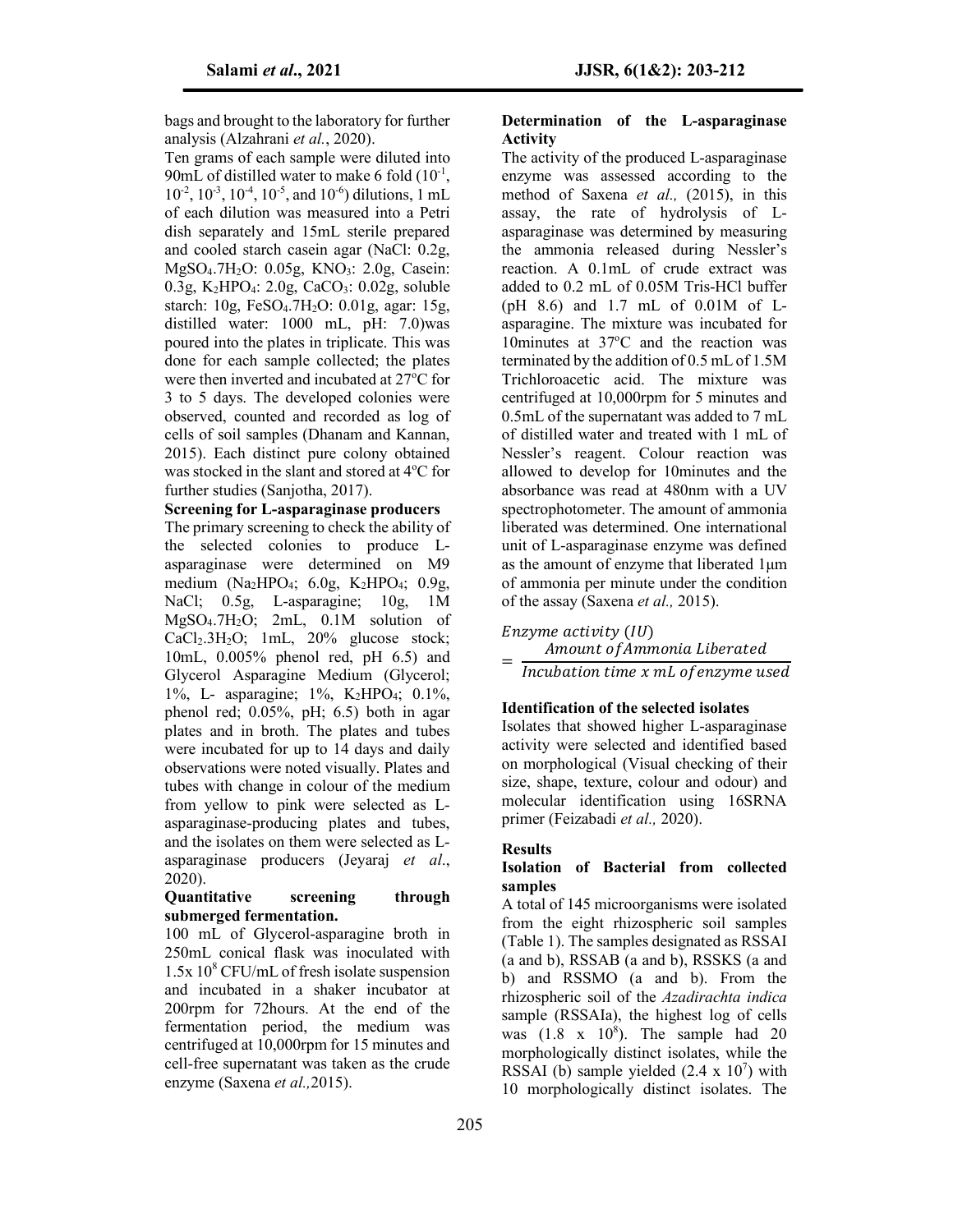rhizospheric soil of *Alstona boonei* sample (RSSABa) log of cells was  $1.2 \times 10^7$  with eight morphologically distinct isolates while the RSSAB (b) sample yielded  $(1.2 \times 10^7)$ with 8 morphologically distinct isolates. The log of cells from the sample of rhizospheric soil from *Khaya senegalensis*(RSSKSa) was 1.3  $\times 10^8$  with 20 morphologically distinct isolates, while that from (RSSKSb) sample gave  $(1.3 \text{ x}10^8)$  with 17 morphologically

distinct isolates. From the rhizospheric soil of *Moringa oleacea* sample (RSSMOb), the highest log of cells was  $(1.5 \times 10^8)$ . The sample had 40 morphologically distinct isolates, while the RSSMO (a) sample yielded  $(1.3 \times 10^8)$  with 20 morphologically distinct isolates.

**Table 1:Bacteria count in soil samples obtained from medicinal plants rhizosphere at the Botanical garden, University of Ibadan.**

| Source/Sample code | <b>Bacteria</b><br>(Log of cells) | No of morphologically<br>distinct isolates |
|--------------------|-----------------------------------|--------------------------------------------|
| RSSAI(a)           | $1.8 \times 10^8$                 | 20                                         |
|                    |                                   |                                            |
| RSSAI(b)           | $2.4 \times 10^{7}$               | 10                                         |
| RSSAB(a)           | $1.2 \times 10^{7}$               | 8                                          |
| RSSAB(b)           | $3.6 \times 10^{7}$               | 10                                         |
| RSSKS(a)           | $1.3 \times 10^8$                 | 20                                         |
| RSSKS(b)           | $1.3 \times 10^8$                 | 17                                         |
| RSSMO(a)           | $1.3 \times 10^8$                 | 20                                         |
| RSSMO(b)           | $1.5 \times 10^8$                 | 40                                         |
|                    | Total                             | 145                                        |

RSSAI (a): Rhizospheric soil sample from *Azadirachta indica* point A RSSAI (b): Rhizospheric soil sample from *Azadirachta indica* point B RSSAB (a): Rhizospheric soil sample from *Alstona boonei* point A RSSAB (b): Rhizospheric soil sample from *Alstona boonei* point B RSSKS (a): Rhizospheric soil sample from *Khaya senegalensis* point A RSSKS (b): Rhizospheric soil sample from *Khaya senegalensis* point B RSSMO (a): Rhizospheric soil sample from *Moringa oleacea* point A RSSMO (b): Rhizospheric soil sample from *Moringa oleacea* point B

# **Detection of L-asparaginase production by the isolates obtained from rhizospheric soils**.

The abilities of the isolates obtained to utilise L-asparagine as a sole Nitrogen source is reported in Table 2. It was observed that, out of the 145 isolates obtained, 67 isolates showed L-asparaginase producing ability on M9 medium and GA medium. This was noticed by change in colour of the acidic medium from the initial yellow colour to pink. Out of the distinct colonies obtained from RSSMO, (46%) had positive Lasparaginase production in either Glycerol-Asparagine medium or M9 Medium, of which (42% and 17%) excellent production (+++) was observed on M9 medium and

Glycerol-Asparagine medium respectively. 40% of the distinct colonies from RSSKS are L-asparaginase producers, out of which 60% showed excellent production on M9 medium. Out of the distinct colonies obtained from RSSAI, (47%) had positive Lasparaginase production in either Glycerol-Asparagine medium or M9 Medium, of which (50% and 14%) excellent production (+++) was observed on M9 medium and Glycerol-Asparagine medium respectively. 40% of the distinct colonies from RSSAB are L-asparaginase producers, out of which 50% showed excellent production on M9 medium and 20% showed excellent production on Glycerol-Asparagine medium.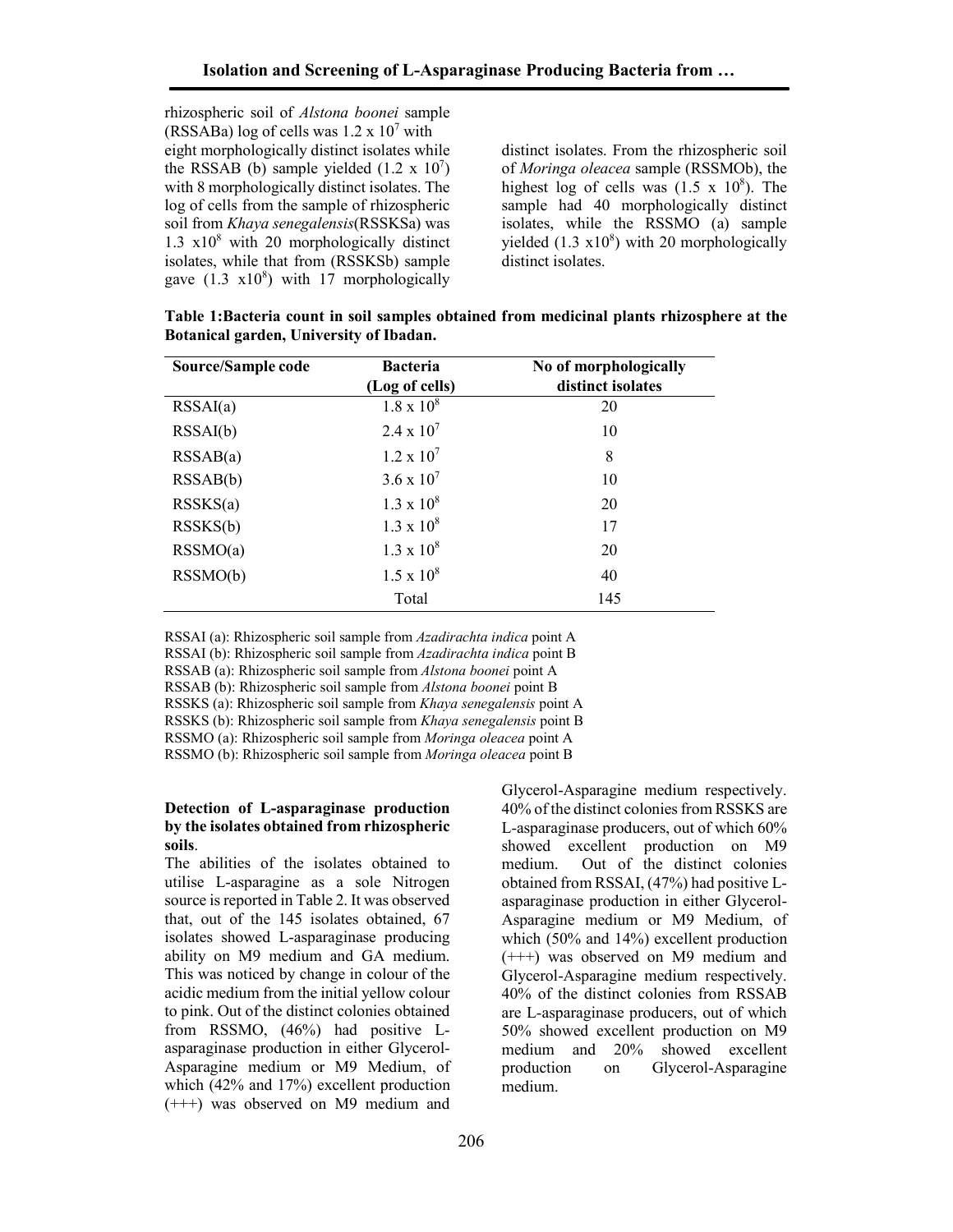Positive producers were selected for further screening based on differential medium support at different days' interval on M9 medium (broth and Agar). Fifteen out of the isolates showed good consistency starting from 24 hours to 96 hours of incubation in that; there was change in colour of the medium both on agar and broth from yellow to pink at the same hour. Based on these, isolates RSSMO(b)5, RSSMO(a)4, RSSMO(b)4, RSSAB(b)3, RSSKS(b)1, RSSAB(b)2, RSSAI(a)2, RSSMO(B)8, RSSKS(b)8, RSSMO(b)37, RSSKS(a)12, RSSAI(b)3, RSSAB(a)2, RSSMO(B)2 and RSSKS(a)4 were picked as good producers of L-asparaginase as seen in Table 3.

The result after 3 days of fermentation revealed that the yield of the L-asparaginase varied with the isolates. The yield ranged from the highest value of 0.277 U/mL to the lowest value of 0.025 U/mL. Isolates RSSMO(b)5 gave 0.277U/mL followed by isolate RSSAB(b)2 and RSSKS(a)4 with yield of 0.231U/mL and 0.210U/mL respectively. The lowest yield was observed in isolate RSSKS(b)8 with the value of 0.025U/mL followed by isolated RSSAI(b)3 and RSSKS(a)12 with the value of 0.042 U/mL and 0.050 U/mL respectively (Table 4).

**Table 2: Screening isolates from different medicinal plant rhizospheric soil for Lasparaginase production**.

| <b>Isolates</b> code | <b>Screening on</b> | <b>Screening on</b> | <b>Screening on M9</b> | <b>Screening on M9</b> |
|----------------------|---------------------|---------------------|------------------------|------------------------|
|                      | <b>Glycerol</b>     | <b>Glycerol</b>     | medium agar            | medium broth           |
|                      | Asparagine agar     | Asparagine broth    | plate                  |                        |
|                      | plate               |                     |                        |                        |
| RSSMO(a)3            | $^{+}$              | $^{++}\,$           |                        |                        |
| RSSMO(a)4            | $+$                 | $^{++}\,$           | $++$                   | $++$                   |
| RSSMO(a)7            | $+$                 | $^{++}\,$           |                        |                        |
| RSSMO(a)11           | $+$                 |                     | $+$                    | $+$                    |
| RSSMO(a)13           | $+$                 | $++$                |                        |                        |
| RSSMO(a)13           | $\! + \!$           | $+++$               | $\bar{++}$             | $+\overline{+}$        |
| RSSMO(a)14           |                     | $^{++}\,$           | $++$                   | $^{+++}$               |
| RSSMO(a)15           |                     | $+$                 | $\boldsymbol{+}$       | $^{++}\,$              |
| RSSMO(a)20           | $\ddot{}$           | $^{+++}$            | $++$                   | $^{+++}$               |
| RSSMO(b)             | $+$                 | $++$                | $++$                   | $^{+++}$               |
| RSSMO(b)4            | $\! + \!$           | $\boldsymbol{+}$    |                        |                        |
| RSSMO(b)5            | $^{++}\,$           | $^{++}\,$           | $\bar{++}$             | $+\overline{+}$        |
| RSSMO(b)6            | $\boldsymbol{+}$    |                     | $^{+++}$               | $++++ \label{eq:1}$    |
| RSSMO(b)7            |                     | $^{+++}$            | $^{++}\,$              | $^{++}\,$              |
| RSSMO(b))8           | $+$                 | $++$                | $++$                   | $++++$                 |
| RSSMO(b)9            | -                   | $+$                 | $++$                   | $++$                   |
| RSSMO(b)11           |                     | $^{++}$             | $++$                   | $++$                   |
| RSSMO(b)16           | $\frac{1}{1}$       | $+$                 | -                      | -                      |
| RSSMO(b)19           | $^{+}$              |                     |                        |                        |
| RSSMO(b)19           | $^{+}$              | $\overline{+}$      | $\overline{+}$         | $\overline{+}$         |
| RSSMO(b)21           | $^{+}$              | $\ddot{}$           |                        |                        |
| RSSMO(b)21           | $+$                 | $\! +$              | $\overline{+}$         | $+\frac{1}{1}$         |
| RSSMO(b)22           | $^{+}$              | $\boldsymbol{+}$    | $+$                    |                        |
| RSSMO(b)25           | $+$                 | $^{+++}$            | -                      |                        |
| RSSMO(b)28           | $^{+}$              | $^{++}\,$           |                        |                        |
| RSSMO(b)30           |                     |                     | $\frac{1}{1}$          | $\frac{1}{1}$          |
| RSSMO(b)33           | $^{+}$              | $++$                | $++$                   | $++$                   |
| RSSMO(b)37           | $^{+}$              | $^{+++}$            | $++$                   | $^{+++}$               |
| RSSKS(a)1            | $^{+}$              | $^{++}\,$           | $^{++}\,$              |                        |
| RSSKS(a)4            | $^{+}$              | $^{++}\,$           | $^{+++}$               | $+\pm$                 |
| RSSKS(a)5            | $\ddot{}$           |                     |                        |                        |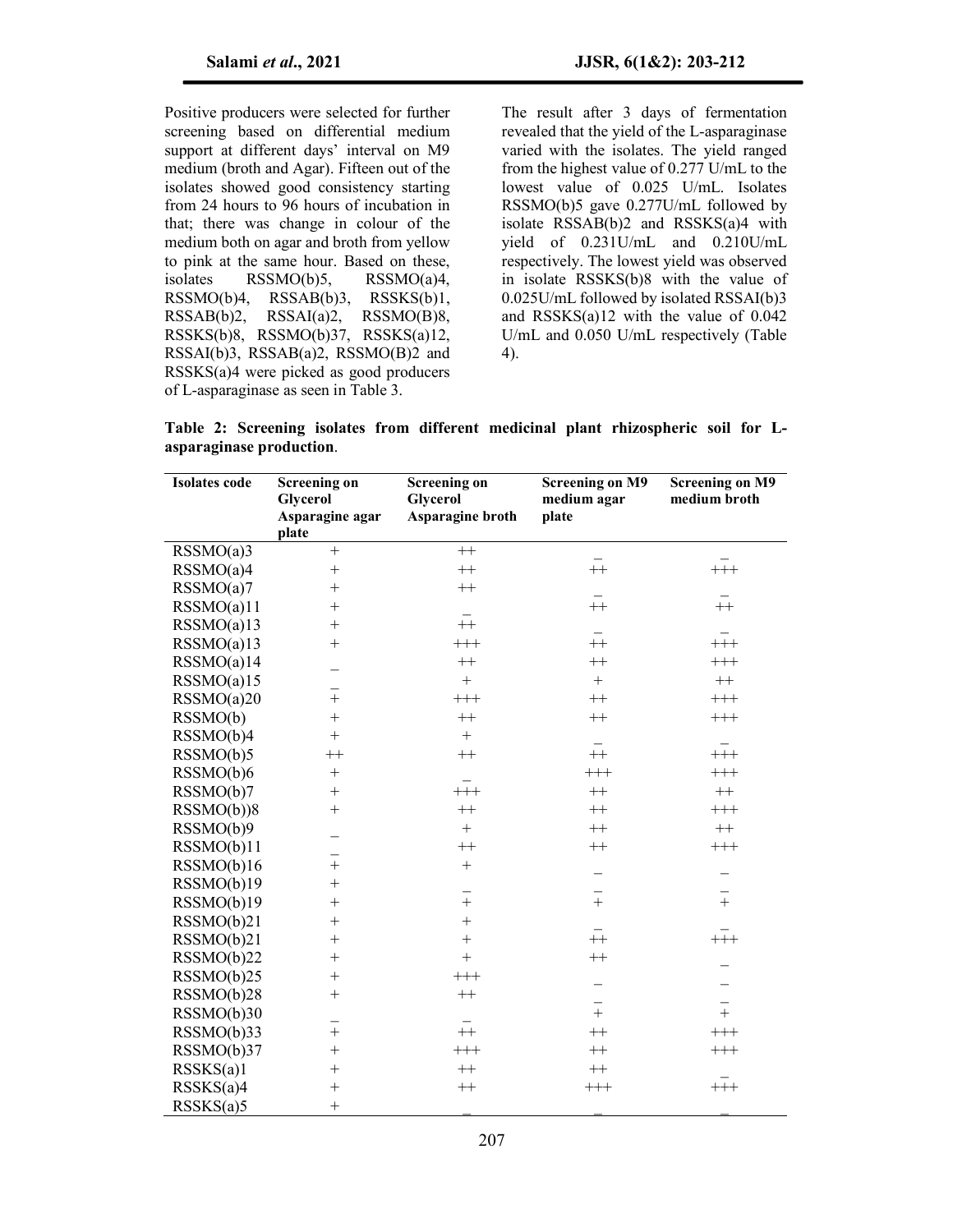|  | Isolation and Screening of L-Asparaginase Producing Bacteria from |  |  |  |  |
|--|-------------------------------------------------------------------|--|--|--|--|
|  |                                                                   |  |  |  |  |

| RSSKS(a)6  | $^+$          |                 | $++$                     | $\!+\!+\!$        |
|------------|---------------|-----------------|--------------------------|-------------------|
| RSSKS(a)12 | $^{+}$        | $\bar{+}$       | $++$                     | $^{+++}$          |
| RSSKS(a)15 | $^{+}$        | $+$             |                          |                   |
| RSSKS(a)19 | $^{+}$        | $\ddot{}$       |                          |                   |
| RSSKS(a)20 | $^{+}$        |                 |                          |                   |
| RSSKS(b)1  | $^{+}$        | $\overline{+}$  | $-$                      | $^{+++}$          |
| RSSKS(b)3  | $^{+}$        | $+$             | $++$                     | $++$              |
| RSSKS(b)6  | $\ddot{}$     |                 |                          |                   |
| RSSKS(b)8  | $^{+}$        | $\overline{+}$  | $+$                      | $+\frac{1}{1}$    |
| RSSKS(b)9  | $\ddot{}$     | $\ddot{}$       | $^{+++}$                 | $++$              |
| RSSKS(b)I0 | $^{+}$        |                 | $+$                      | $++$              |
| RSSKS(b)14 | $^{+}$        | $\frac{1}{+}$   | $++$                     | $^{+++}$          |
| RSSAI(a)1  |               |                 | $\ddot{}$                | $\boldsymbol{+}$  |
| RSSAI(a)2  | $\frac{-}{+}$ | $+$             | $++$                     | $++$              |
| RSSAI(a)3  | $^{+}$        |                 | $++$                     | $++$              |
| RSSAI(a)5  | $^{+}$        |                 | $^{+++}$                 | $^{+++}$          |
| RSSAI(a)16 | $^{+}$        | $+\frac{-}{++}$ |                          |                   |
| RSSAI(a)17 | $\ddot{}$     | $^{+++}$        |                          |                   |
| RSSAI(a)18 | $^{+}$        | $\ddot{}$       | $\bar{+}$                | $+\frac{-}{++}$   |
| RSSAI(a)19 | $^{+}$        | $+$             | $++$                     | $++$              |
| RSSAI(a)20 | $\frac{1}{+}$ | $+$             | $++$                     | $\qquad \qquad +$ |
| RSSAI(b)2  |               |                 | $++$                     |                   |
| RSSAI(b)3  | $\ddot{}$     | $+$             | $^{++}\,$                | $^{+++}$          |
| RSSAI(b)8  | $^{+}$        | $^{++}$         | $++$                     | $++$              |
| RSSAI(b)9  | $^{+}$        | $++$            |                          |                   |
| RSSAI(b)10 | $^{+}$        | $++$            | $\overline{+}$           |                   |
| RSSAB(a)2  | $^{+}$        | $^{+}$          | $++$                     | $++$              |
| RSSAB(a)4  | $\ddot{}$     | $\overline{+}$  | $++$                     | $^{++}\,$         |
| RSSAB(a)5  | $^{+}$        |                 | $\ddot{}$                | $++$              |
| RSSAB(a)7  | $^{+}$        | $^{+++}$        | $\overline{\phantom{a}}$ |                   |
| RSSAB(a)8  | $^{+}$        |                 |                          |                   |
| RSSAB(b)1  | $^{+}$        | $\frac{1}{+}$   | $++$                     | $++$              |
| RSSAB(b)2  | $\ddot{}$     |                 | $++$                     | $++$              |
| RSSAB(b)3  | $^{+}$        | $\ddot{}$       | $++$                     | $++$              |
| RSSAB(b)4  | $^{+}$        | $++$            | $\bar{+}$                |                   |
| RSSAB(b)7  | $^{+}$        | $^{++}\,$       |                          | $^{++}\,$         |

**Key**:

+ Good Production++ Very Good Production+++ Excellent Production

|               |          |          | M9 Agar  |         |         |          | M9 Broth        |         |
|---------------|----------|----------|----------|---------|---------|----------|-----------------|---------|
| Isolates code | 24 (hrs) | 48 (hrs) | 72 (hrs) | 96(hrs) | 24(hrs) | 48 (hrs) | <b>72 (hrs)</b> | 96(hrs) |
| RSSMO(B)4     | $^{+}$   | $+$      | $^{+}$   | $^{+}$  | $^{+}$  | $^{+}$   | $^{+}$          | $^{+}$  |
| RSSKS(b)9     | $+$      | $+$      | $+$      | $+$     |         |          | $^{+}$          | $^{+}$  |
| RSSMO(B)5     | $+$      | $+$      | $+$      | $^{+}$  | $^{+}$  | $^{+}$   | $^{+}$          | $^{+}$  |
| RSSAB(b)3     | $+$      | $+$      | $+$      | $^{+}$  |         | $^{+}$   | $^{+}$          | $^{+}$  |
| RSSAI(a)20    |          |          | $+$      | $^{+}$  |         |          | $^+$            | $^{+}$  |
| RSSAI(a)18    | $+$      | $+$      | $+$      | $^{+}$  |         |          |                 | $^{+}$  |
| RSSKS(b)14    | $+$      | $+$      | $+$      | $+$     |         |          | $^{+}$          | $+$     |
| RSSMO(a)4     | $+$      | $+$      | $+$      | $+$     | $+$     | $+$      | $^{+}$          | $^{+}$  |
| RSSAB(a)2     | $+$      | $+$      | $+$      | $^{+}$  | $+$     | $+$      | $^{+}$          | $^{+}$  |
| RSSAB(b)2     | $+$      | $+$      | $+$      | $+$     | $+$     | $+$      | $^{+}$          | $+$     |
| RSSAI(b)3     | $+$      | $+$      | $^{+}$   | $^{+}$  | $^{+}$  | $+$      | $^+$            | $^{+}$  |

| Table 3: Screening on M9 medium of isolates selected based on differential media support |  |  |  |  |  |
|------------------------------------------------------------------------------------------|--|--|--|--|--|
| for L-asparaginase production.                                                           |  |  |  |  |  |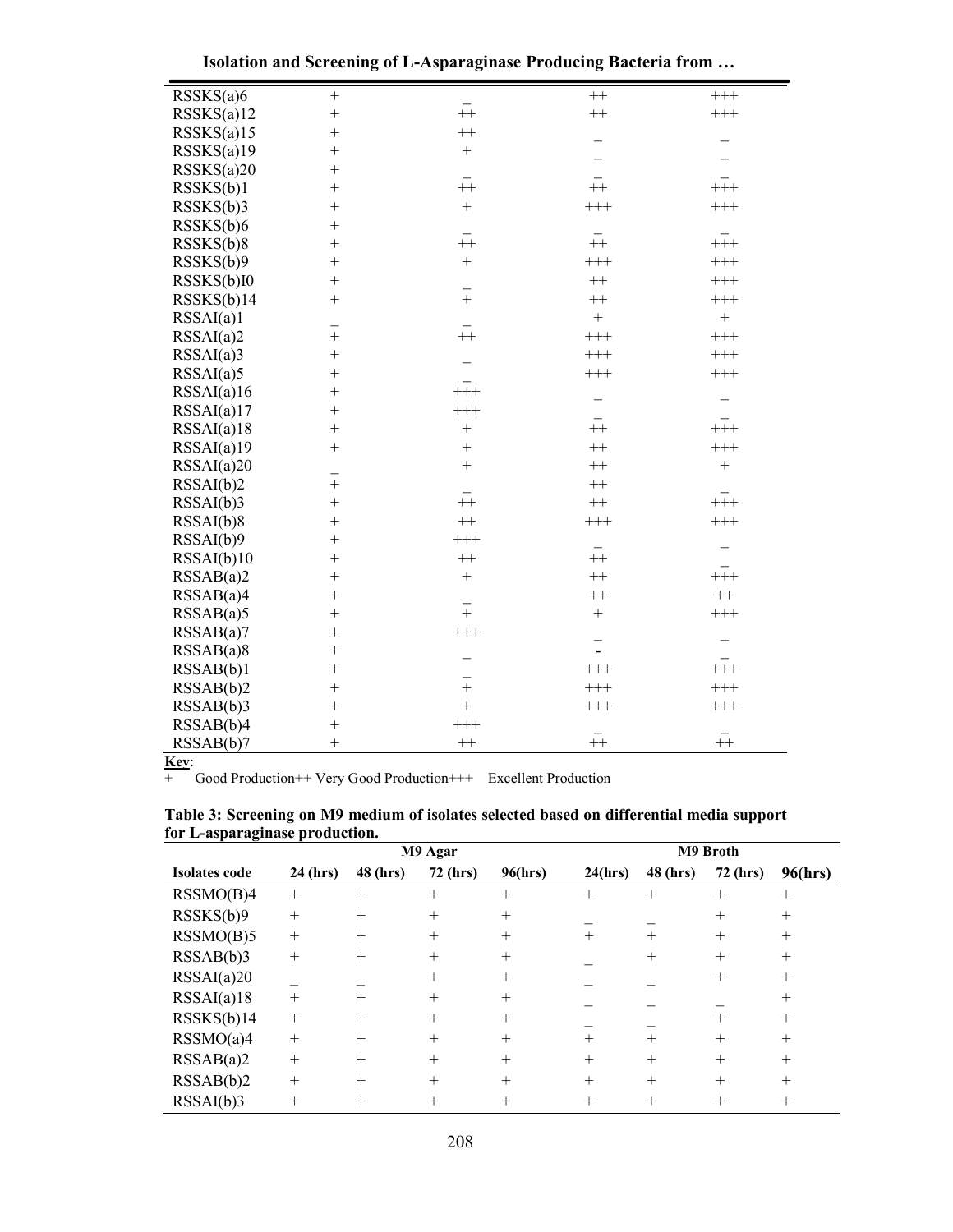| RSSAI(a)2     | $^{+}$ | $+$    | $^{+}$         | $^{+}$         | $+$    | $^{+}$ | $+$    | $^{+}$ |  |
|---------------|--------|--------|----------------|----------------|--------|--------|--------|--------|--|
| RSSMO(B)8     | $^{+}$ | $+$    | $\overline{+}$ | $^{+}$         |        |        |        | $^+$   |  |
| RSSKS(b)8     | $+$    | $+$    | $\, +$         | $\, +$         | $\, +$ |        |        | $^{+}$ |  |
| $RSSMO(B)$ 33 | $^{+}$ | $+$    |                | $^{+}$         |        |        |        | $^{+}$ |  |
| RSSMO(B)37    | $+$    | $+$    | $\, +$         | $\, +$         |        | $^+$   | $^{+}$ | $^{+}$ |  |
| RSSMO(B)21    | $+$    | $^{+}$ | $^{+}$         | $\, + \,$      |        |        |        | $^{+}$ |  |
| RSSMO(a)20    |        | $+$    | $+$            | $^{+}$         |        |        |        | $^{+}$ |  |
| RSSKS(b)1     | $+$    | $+$    | $^{+}$         | $\mathrm{+}$   | $^+$   | $\, +$ |        | $+$    |  |
| RSSMO(a)13    |        | $\pm$  | $^+$           | $\pm$          |        |        |        | $^{+}$ |  |
| RSSKS(a)4     | $+$    | $^{+}$ | $^{+}$         | $\overline{+}$ | $^{+}$ | $^{+}$ | $^+$   | $^{+}$ |  |
| RSSKS(a)12    | $+$    |        |                |                |        |        |        |        |  |
| RSSKS(b)3     |        |        |                |                |        |        |        |        |  |
| $\mathbf{r}$  |        |        |                |                |        |        |        |        |  |

**Keys:**

+ Positive production - Negative production

#### **Table 4: Secondary screening of L-asparaginase by submerged fermentation.**

| Isolate code | Submerged fermentation (U/mL) |
|--------------|-------------------------------|
|              | 3 days                        |
| RSSMO(b)5    | $0.277 \pm 0.001$             |
| RSSMO(a)4    | $0.134\pm0.001$               |
| RSSMO(b)4    | $0.059 \pm 0.001$             |
| RSSAB(b)3    | $0.042 \pm 0.001$             |
| RSSKS(b)1    | $0.134 \pm 0.001$             |
| RSSAB(a)2    | $0.109 \pm 0.001$             |
| RSSKS(a)4    | $0.210 \pm 0.01$              |
| RSSAB(b)2    | $0.237 \pm 0.0001$            |
| RSSAI(a)2    | $0.067 \pm 0.0001$            |
| RSSMO(b)8    | $0.060 \pm 0.0001$            |
| RSSKS(b)8    | $0.025 \pm 0.0001$            |
| RSSMO(b)37   | $0.085 \pm 0.0001$            |
| RSSMO(b)21   | $0.097 \pm 0.0001$            |
| RSSKS(a)12   | $0.050 \pm 0.0001$            |
| RSSAI(b)3    | $0.151 \pm 0.001$             |

\*Each value is a Mean of Triplicate production standard Error

# **Keys**

+ Positive - Negative

# **Identification of the Isolates**

Based on the above results six isolates were selected as L-asparaginase-producers. They were RSSMO(b)5, RSSKS(a)4, RSSKS(b)1, RSSAI(b)3, RSSAB(b)2, RSSMO(a)4. Isolate RSSMO(b)5, which was found to be the best producers of L-asparaginase of all the isolates that were screened was a white small size colony with round shape (Table 5). The colony was dried, leathery and gave earthy odour. At maturity, it gave a pink pigment. RSSMO(a)4 was observed to be small dried colony with gold colour, the colony stick to the medium and turn to brown upon maturation on starch casein

agar. The colony gave ginsomin smell. Isolate RSSKS(b)1 was observed to be a big, wet, round, raise colony with yellow color, but produced pigment. Isolate RSSAI(b)3 had brownish colonies which were observed to be small, dried and produce golden pigment. Isolate RSSAB(b)2 was observed to be a small dull, white colony. The colony was raised; wet, shiny but showed no pigment. Isolate RSSKS(a)4 had golden colonies, the colonies appeared to be raised, big, dry and produced yellow pigment.

The molecular identification of the six isolates (Table 6) revealed that Isolate RSSMO(b) is an Actinomycetes, which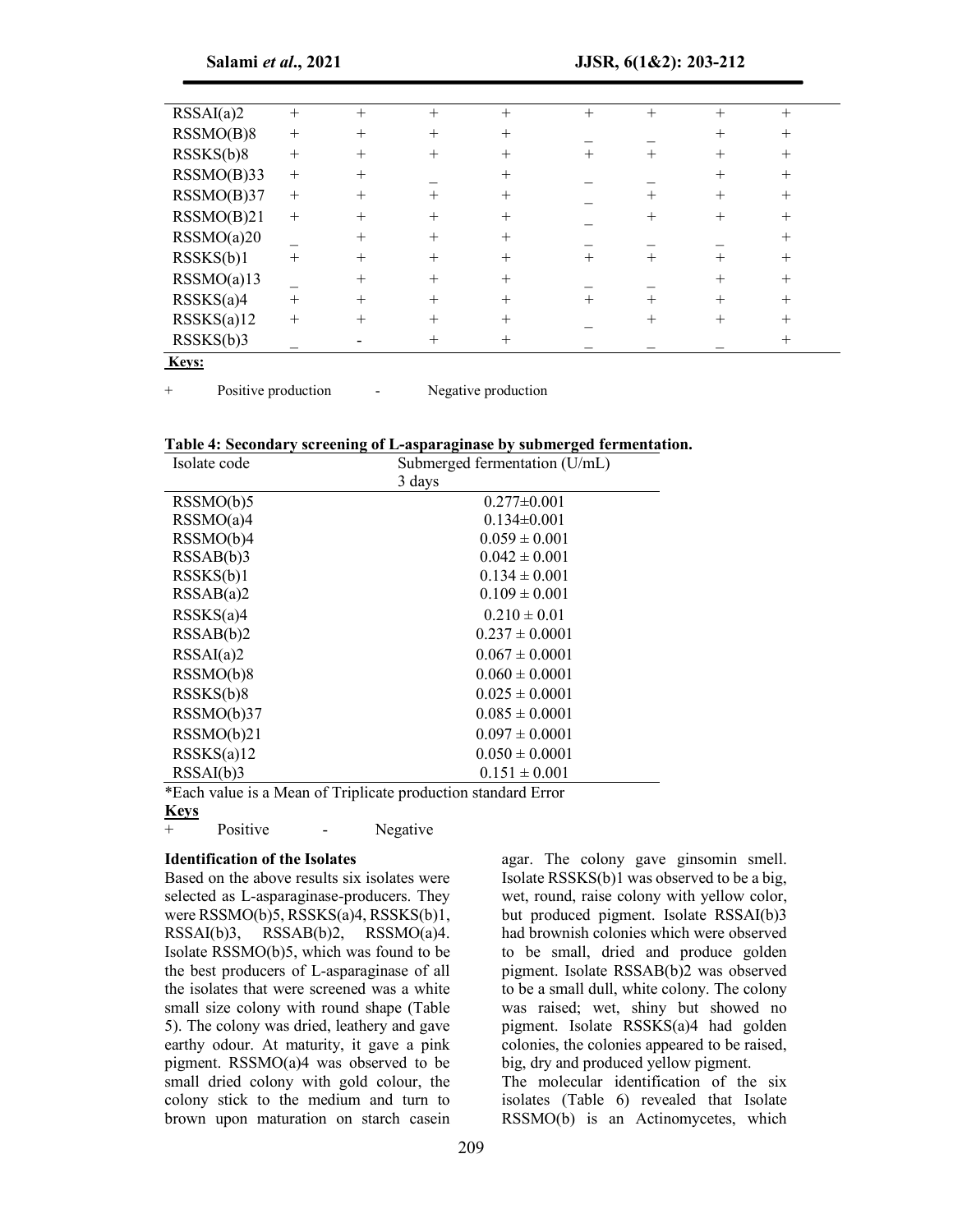belong to Pseudonocardioses family and the genus *Amycolatopsis* after molecular studies and blast search through the gene bank of National Centre for Biotechnology Information (NCBI). Phylogenetic analysis of the isolate using maximum likelihood comparison with other genus of *Amycolatopsis* deposited in the gene bank revealed 89.5% similarity chart with *Amycolatopsis japonica.* Isolate RSSMO(a)4, was confirmed to be *Stenotrophomonas pavani* after blast search through the gene bank of NCBI and the

phylogenetic analysis revealed 94.55% similarity of the isolate to *Stenotrophomonas pavani*. The molecular analysis of isolates RSSKS(b)1 confirmed it to be *Sphingobium yanoikuyae* with 91.55% similarity. Isolate RSSAI(b)3 was identified as Actinomycetal bacterium when blasted on NCBI gene sequence. Isolate RSSAB(b)2 was confirmed to be *Paenibacillus cineris* with 94.60% similarity. Isolate RSSKS(a)4 was confirmed to be *Sphingobacterium caenis* and show 91.89% similarity.

**Table 5: Morphological characterization of selected L-asparaginase producers from rhizospheric soils.**

| <b>Isolates codes</b> | <b>Morphological Characteristics of the selected isolates</b>                           |
|-----------------------|-----------------------------------------------------------------------------------------|
| RSSMO(B)5             | White, dried, round, leathering pinpoint colony with earthy odour and                   |
|                       | branched filaments that extended in form of trees.                                      |
| RSSAI(b)3             | Small, brown, dried colony with golden pigment                                          |
| RSSMO(a)4             | Gold small colony that stick to the medium with ginsomin smell                          |
| RSSKS(a)4             | Gold, raised, big, dry colony that grows into the medium. The produce<br>yellow pigment |
| RSSKS(b)1             | Big, round, wet, raised, yellow colony                                                  |
|                       |                                                                                         |
| RSSAB(b)2             | Dull white, small, round, raised, wet colony                                            |

**Table 6: Molecular Identification of Selected L-asparaginase producing Bacteria**

| <b>Isolate codes</b> | <b>Molecular Identification</b> | % Similarities | <b>Accession numbers</b> |
|----------------------|---------------------------------|----------------|--------------------------|
| RSSMO(b)5            | Amycolatopsis japonica          | 89.50          | NА                       |
| RSSMO(a)4            | Stenotrophomonas pavanii        | 94.55          | MN658473                 |
| RSSAI(b)3            | Actinomycetales bacterium       | 89.52          | NА                       |
| RSSKS(a)4            | Sphingobacterium caeni          | 91.89          | MN658474                 |
| RSSAB(b)2            | Paenibacillus cineris           | 94.60          | MN658472                 |
| RSSKS(b)1            | Sphingobium yanoikuyae          | 91.55          | MN658471                 |

# **Discussion**

A total of One hundred and forty-five isolates were isolated from 8 samples that were collected from rhizosphere of matured medicinal plant (*Azadirachta indica*, *Alstona boonei*, *Moringa oleace* and *Khaya senegalensis*), 21% from *Azadirachta indica*, 12% from *Alstona boonei*, 26% from *Khaya senegalensis* and 41% from *Moringa oleace*. The maximum number of bacteria was observed in rhizospheric soil of *Moringa oleacea*. The number of bacteria from *Moringa oleacea* was higher than other soil samples which can be due to symbiont activity and availability of nutrient in the soil and on the species of plant. This is in

accordance to the work of Khamna *et al*. (2009), who isolated different bacteria from Thai medicinal rhizospheric soil. Sharmal *et al.* (2021) suggested that, rhizosphere is a good reservoir of microorganism which may be due to high level of organic matter and type of the plant. Sixty-seven isolates showed L-asparaginase producing ability by preliminary evaluation for L-asparaginase potential; The utilisation of substrate (Lasparagine) is indicated by the accumulation of ammonia in the medium which leads to increase in pH and which in-turn turn the medium colour from yellow (slightly acidic pH) to pink due to an action of an indicator phenol red.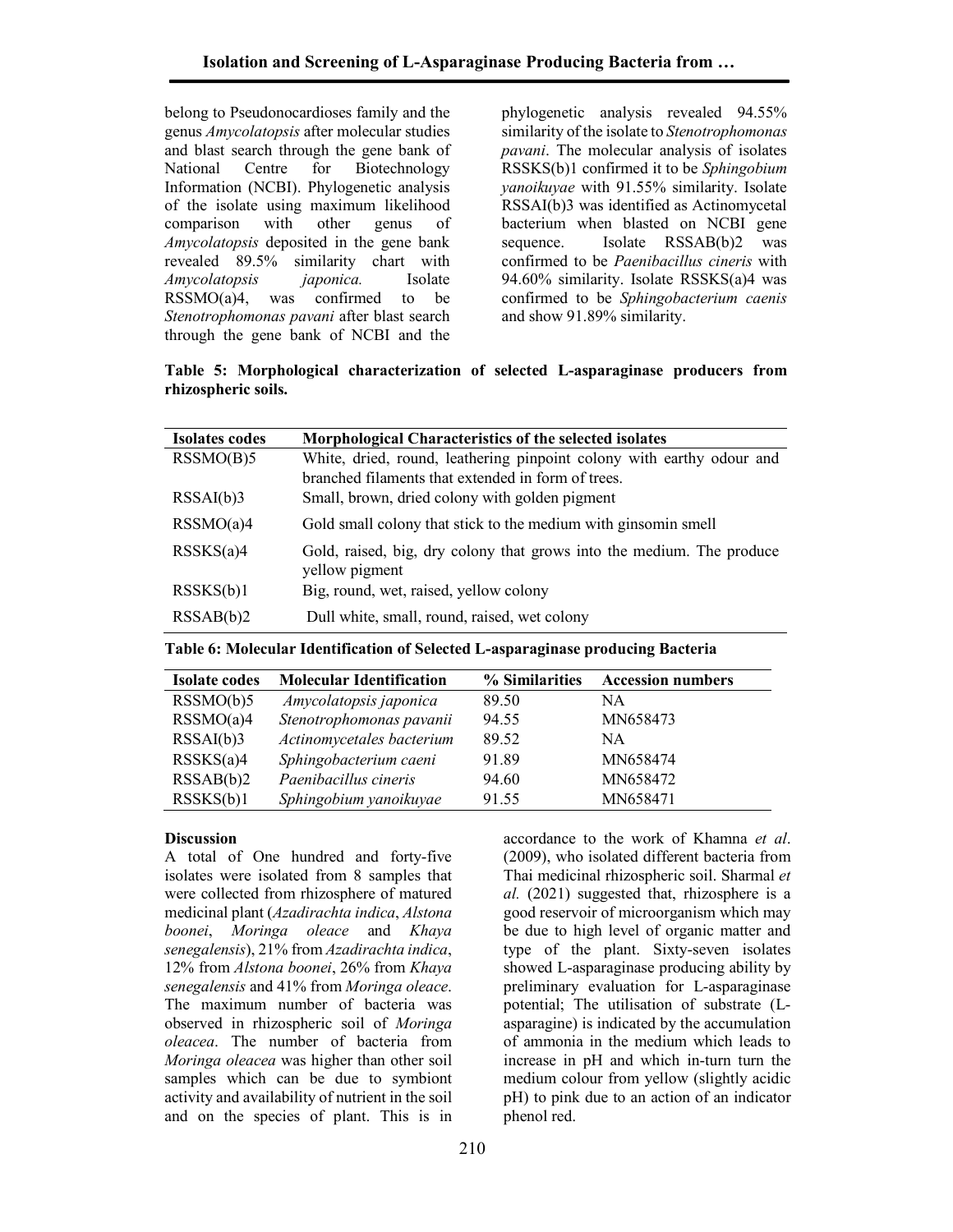Six L-asparaginase producers were selected and were molecularly identified using 16s rRNA sequence to be *Amycolatopsis japonica* (an actinomycetes), *Paenibacillus cineris, Sphingobium yanoikuaye, Stenotrophomonas pavani, Shingobacteium caeni* and *Actinomycetes bacterium*. This result agrees with the result of other researchers who isolated endophyte from soil rhizosphere (Souza *et al*., 2015).

### **Conclusion**

In conclusion, this study highlights the isolation of L-asparaginase-producing bacteria from a rhizosphere of medicinal plant. The organisms were identified as *Amycolatopsis japonica, Sphingobium yanoikuyae,Paenibacillus cineris, Sphingobacterium caeni, Actinomycetales bacterium* and*, Stenotrophomonas pavanii* by 16s rRNA gene sequence. It was confirmed that rhizospheric soil is endowned with L-asparaginase producing bacteria.

# **References**

- Abdelrazek, N.A., Elkhatib, W.A., Raafat, M.M. and Aboulwafa, M.M. (2020). Production, characterization and bioinformatics analysis of Lasparaginase from a new *Stenotrophomonas maltophilia* EMCC2297 soil isolate. *AMB Express* 10: 1-16.
- Agrawal, S., and Kango, N. (2019). Development and catalytic characterization of L-asparaginase nano-bioconjugates. *International Journal of Biological Macromolecules,* 135: 142 - 1150.
- Alrumman, S.A., Mostafa, Y. S., Al-Izran, K. A., Alfaifi, M.Y., Taha, T.H. and Elbehairi, S.E. (2019). Production and anticancer activity of an Lasparaginase from Bacillus licheniformis isolated from the Red Sea, Saudi Arabia. *Scientific Reports*9 (1): 1-14.
- Alzahrani, N.H., Alzahrani, S.H. and Khayyat S.K.H. (2020)*.* Isolation and Genetic Identification of Lasparaginase antitumor from *Streptomyces* sp. *Journal of Biochemical Technology* 11 (1): 6 -10
- Nikel, P. I. and Lorenzo, D. V. (2018). *Pseudomonas putida* as a functionl
- Chaurasia, A., Meena, B.R., Tripathi, A. N., Pandey, K.K., Rai, A.B. and Singh, B.<br>(2018). Actinomycetes: An Actinomycetes: An unexplored microorganism for plant growth promotion and biocontrol in vegetable crops. *World Journal of Microbiology and Biotechnology* 34  $(9): 1-16.$
- Chowdhury, A.A. (2020). Study on the role of *Stenotrophomonas maltophilia* and *Stenotrophomonas pavanii* in sustainable agriculture. *Life Sciences leaflets,* 129
- Darwesh, O.M., Ali, S.S., Matter, I.A., Elsamahy, T. and Mahmoud, Y.A. (2020). Enzymes immobilization onto magnetic nanoparticles to improve industrial and environmental applications. *Methods in Enzymology,*630: 481-502*.*
- Jayam, G.D. and Kannan, S. (2014). Screening and characterization of Lasparaginase producing Streptomyces isolated from soil samples of Periyar lake, Kumily. *Bioscience Discovery,*5 (1): 50-54*.*
- Jeyaraj, S.K., Parimelazhagan, B.P., Kalimuthu, V.P., Sivaram, V., Perumal, A. (2020). A Study on production and evaluation of Lasparaginase obtained from *Bacillus subtilis*. *Test Engineering and Management*. 82: 4413 – 4416.
- Khamna S., Yokota A. and Lumyong S. (2009). L-asparaginase production by actinomycetes isolated from some Thai, medicinal plant rhizosphere soils. *International Journal of Integrative Biology* 6(1): 22-26
- Meyer,S., Beuf,K., Vekeman, B., Willems, A. (2015). A large diversity of nonrhizobialendophytes found in legume root nodules in Flanders (Belgium). *Soil Biology and Biochemistry* 83: 1- 11.
- Moorthy, V., Ramalingam, A., Sumantha, A., Shankaranaya, R.T. (2010). Production, purification and characterisation of extracellular Lasparaginase from a soil isolate of *Bacillus* sp. *Africa Journal of Microbiology Research,*4(18): 1862- 1867.

chassis for industrial biocatalysis from native biochemistry to trans